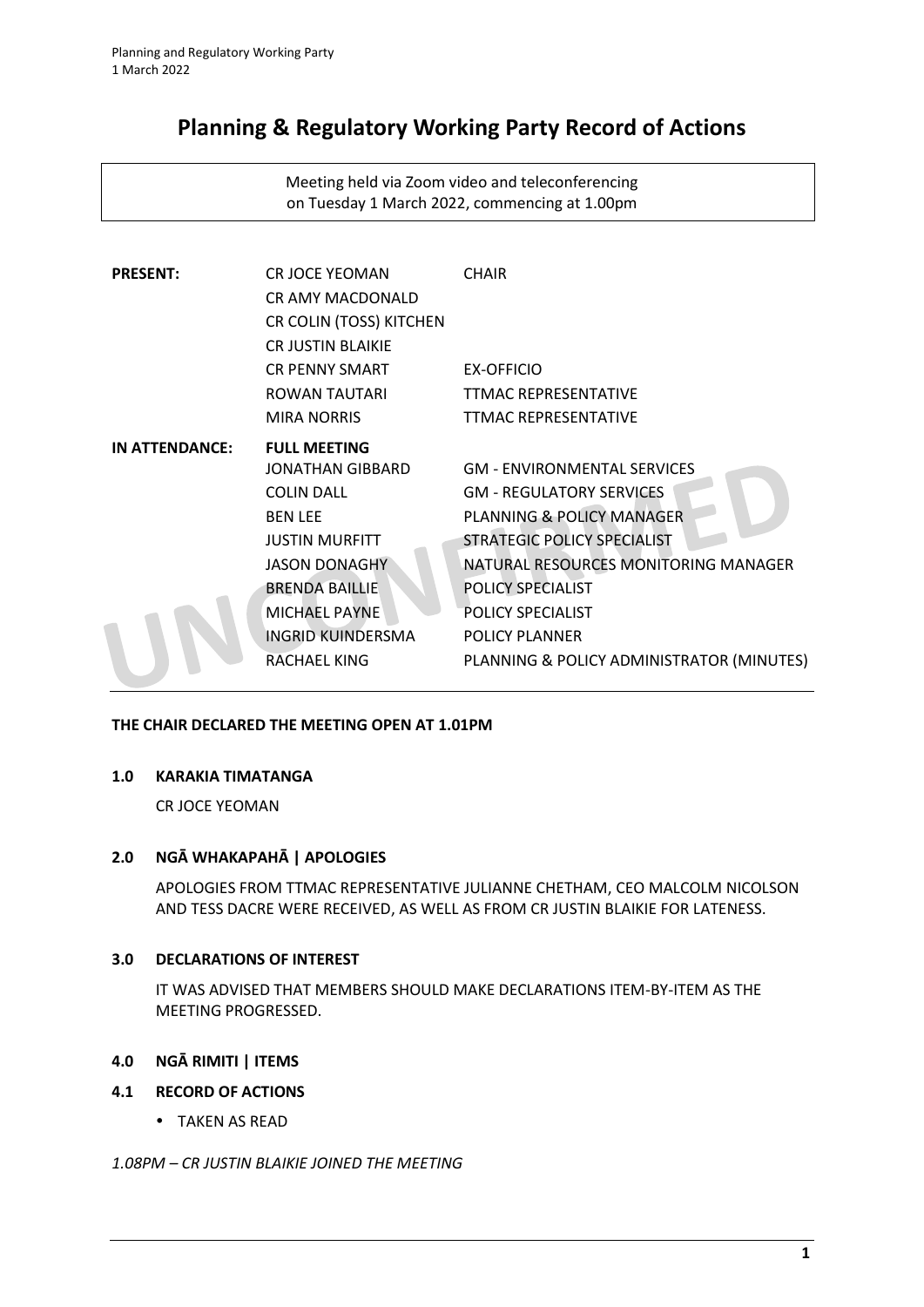## **RECEIPT OF ACTION SHEET**

- CR YEOMAN ADVISED THAT SHE HAD MET WITH CHAIR SMART AND THAT, GIVEN THE STATUS OF THREE WATERS AND THE IMPENDING CHANGES, IT IS CONSIDERED THAT THERE IS NO BENEFIT IN ADDRESSING WASTEWATER TREATMENT ISSUES AGAIN WITH TAS AT A GOVERNANCE LEVEL AT THIS TIME – MARK AS COMPLETED.
- **DISCUSSION TOOK PLACE REGARDING ONGOING ISSUES WITH WASTEWATER DISCHARGE** TO WATER FROM MUNICIPAL PLANTS, WHICH INCLUDED THE PROCESS FOR THE UPCOMING WATER PLAN CHANGE.
- JONATHAN GIBBARD ADVISED THAT THE TWWAG TOR SPECIFICALLY STATES THAT THEY DO NOT SPEAK FOR HAPŪ AS THEY ARE AN ADVISORY GROUP – THEY ALSO HAVE A DELIVERABLE TO PROVIDE ADVICE, THROUGH TTMAC, ON HOW TO ENGAGE WITH TANGATA WHENUA ON THE PLAN CHANGE.
- COLIN DALL ADVISED THAT COUNCIL IS CONSIDERING TAKING ENFORCEMENT ACTION AGAINST ONE OF THE LARGER MARINE FARM CONSENT HOLDERS THAT DO NOT HAVE A BOND (OR SUITABLE ALTERNATIVE) IN PLACE – UPDATE ACTION SHEET AND FOLLOW UP AT NEXT MEETING.

# *AGREED ACTIONS:*

- **BEN LEE TO LIAISE WITH CR BLAIKIE REGARDING HOW TO FEED INTO PLANNING PROCESS** AND HOW BEST TO CONNECT THE TAKIWĀ OF THE SOUTHERN HOKIANGA WITH COUNCIL'S WATER PLAN CHANGE.
- PROCESS UPDATE TO BE INCLUDED THROUGH THE NEXT TTMAC PANUI RE TWWAG TIMEFRAMES AND HOW THIS WILL INCLUDE CONSULTATION.
- DELETE THE VAGUE ACTION REGARDING APPEALS.

# *SECRETARIAL NOTE: THE ORDER OF THE AGENDA ITEMS WAS CHANGED IN ORDER TO ACCOMMODATE MEMBERS OF THE GROUP*

# **4.3 REGULATORY SERVICES WORK REPORT**

- TAKEN AS READ
- CR YEOMAN ADVISED OF SEVERAL COMPLAINTS SHE HAS RECEIVED REGARDING EARTHWORKS AND VEGETATION CLEARANCE AND PROBLEMS WITH SEDIMENTATION GOING INTO WATERWAYS – IT HAD PREVIOUSLY BEEN SUGGESTED THAT EDUCATION OF CONTRACTORS WOULD TAKE PLACE.
- COLIN DALL ADVISED THAT THE COMMUNICATIONS ARE ALMOST READY TO GO, HOWEVER, AWAITING CONFIRMATION OF SOME RULES (THROUGH THE PRP APPEALS PROCESS) WHICH IS HOLDING THINGS UP.
- BEN LEE ADVISED THAT THE EARTHWORKS RULES HAVE BEEN SETTLED, BUT THAT LAND PREPARATION RULES ARE STILL AWAITING SETTLEMENT.
- CR KITCHEN ASKED ABOUT COMMUNICATIONS REGARDING BURNING RUBBISH MICHAEL PAYNE ADVISED THAT WE RUN COMMS ON BURNING IN EARLY AUTUMN EVERY YEAR REMINDING PEOPLE ABOUT THE RULES AND GOOD PRACTICE, WHICH SHOULD BE GOING OUT ONLINE AND IN PAPERS OVER THE NEXT MONTH OR SO.

# *AGREED ACTION:*

 COLIN DALL TO CONFIRM COMMUNICATIONS TO CONTRACTORS / LAND OWNERS ONCE ALL RELEVANT RULES ARE SETTLED.